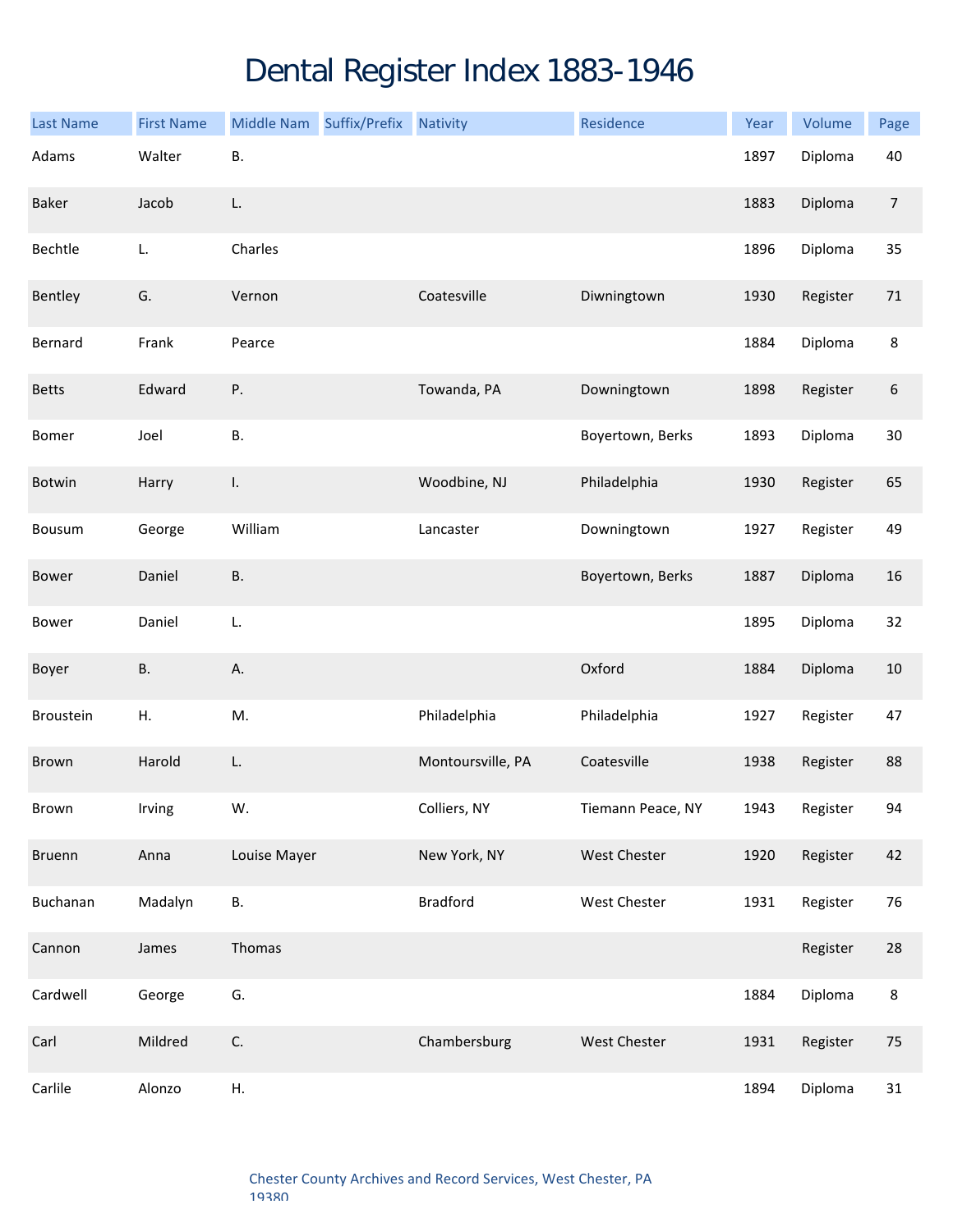| <b>Last Name</b> | <b>First Name</b> | Middle Nam | Suffix/Prefix | <b>Nativity</b>     | Residence           | Year | Volume   | Page             |
|------------------|-------------------|------------|---------------|---------------------|---------------------|------|----------|------------------|
| Carty            | William           | Η.         |               | Scranton, PA        | West Chester        | 1942 | Register | 91               |
| Chalfant         | Harold            | L.         |               | <b>West Chester</b> | West Chester        | 1928 | Register | 51               |
| Clement          | Frederick         | Υ.         |               |                     |                     | 1891 | Diploma  | 22               |
| Clement          | Hayes             | Agnew      |               |                     |                     | 1884 | Diploma  | $10\,$           |
| Clement          | James             | M.         |               |                     |                     | 1891 | Diploma  | 22               |
| Climenson        | W.                | W.         |               |                     | Honeybrook          | 1883 | Diploma  | $\mathsf S$      |
| Cobourn          | Frank             | Ρ.         |               |                     |                     | 1885 | Diploma  | 12               |
| Coffman          | Ε.                | L.         |               |                     | Phoenixville        | 1883 | Diploma  | $\overline{7}$   |
| Conrad           | William           | Koehler    |               | Lenover, PA         | Coatesville         | 1930 | Register | 74               |
| Crane            | А.                | Ross       |               | Chatham, NJ         | <b>West Chester</b> | 1915 | Register | 35               |
| Criswell         | James             | Carl       |               | West Grove          | Philadelphia        | 1911 | Register | 27               |
| Dancy            | Charles           | Carroll    |               | Tarboro, NC         | Phoenixville        | 1900 | Register | $10\,$           |
| Darlington       | Lewis             | Williams   |               |                     | <b>West Chester</b> | 1899 | Register | $\bf 8$          |
| De Haven         | Harold            | А.         |               | Lancaster           | Christiana          | 1936 | Register | 84               |
| De Haven         | Julielmus         | W.         |               |                     |                     | 1896 | Diploma  | 36               |
| Dean             | William           | Hannum     |               | West Chester        | West Chester        | 1919 | Register | 39               |
| Dubas            | Paul              |            |               | Galacia, Austria    | Philadelphia        | 1929 | Register | 64               |
| Dunbar           | Joseph            | Rimby      |               |                     |                     | 1897 | Diploma  | 38               |
| Durnall          | J.                | Warren     |               |                     |                     | 1884 | Diploma  | $\boldsymbol{9}$ |
| Edwards          | Georgium          | Benjamin   |               |                     |                     | 1897 | Diploma  | 39               |
| Eldridge         | J.                | Ρ.         |               |                     |                     | 1883 | Diploma  | 6                |
| Entriken         | John              | Norman     |               | Sugartown, PA       | Kennett Square      | 1928 | Register | 54               |
| Estebrook        | Arthurus          | Ellis      |               |                     |                     | 1892 | Diploma  | 29               |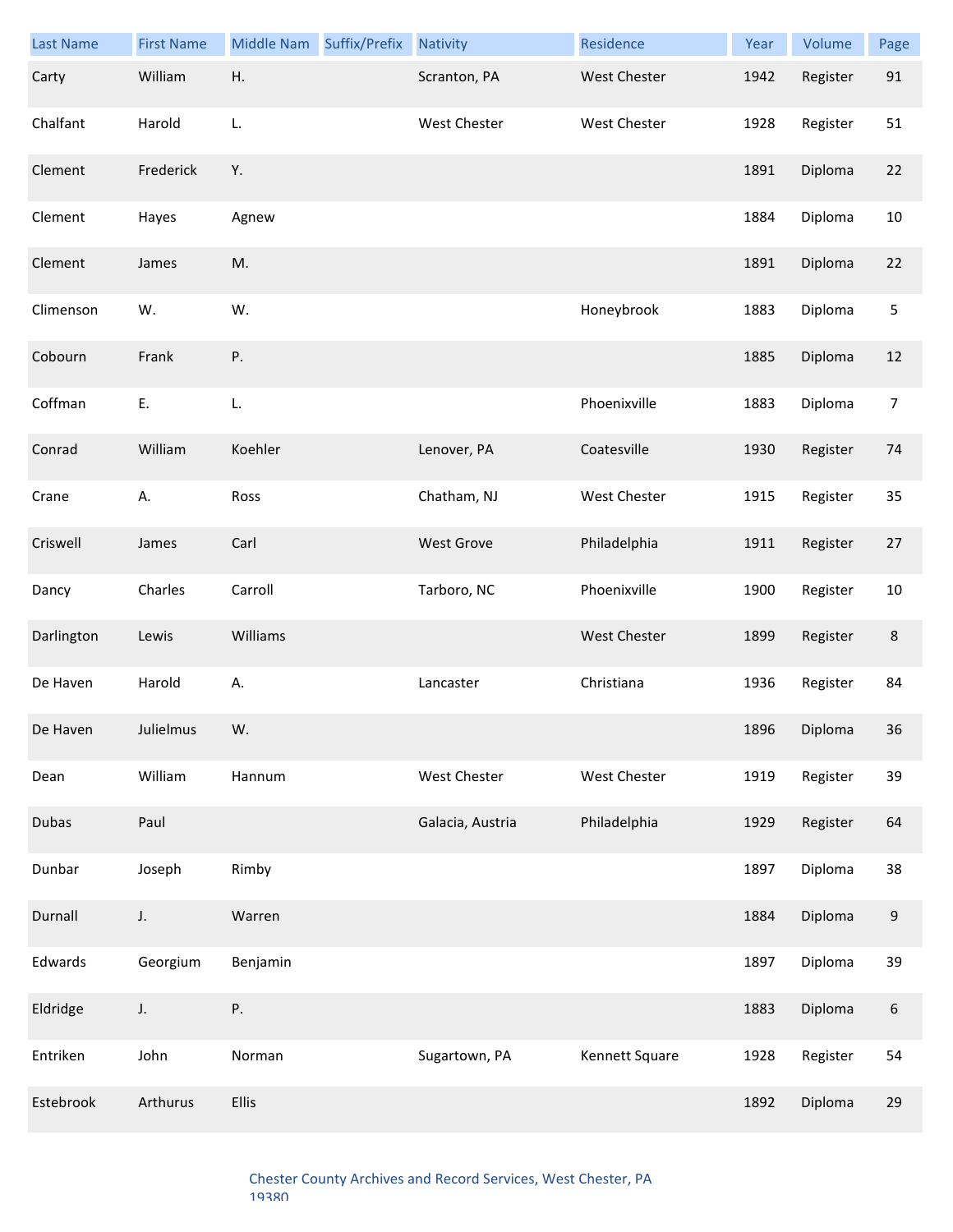| <b>Last Name</b> | <b>First Name</b> | Middle Nam   | Suffix/Prefix | <b>Nativity</b>        | Residence           | Year | Volume   | Page           |
|------------------|-------------------|--------------|---------------|------------------------|---------------------|------|----------|----------------|
| Evans            | Alton             | F.           |               | Willsboro, PA          | Coatesville         | 1927 | Register | 48             |
| Evans            | Frank             | <b>Bruce</b> |               | Marshall, Iowa         | West Chester        | 1898 | Register | $\overline{a}$ |
| Everett          | William           | Η.           |               | Wilmington, Delaware   | Kennett Square      | 1930 | Register | 67             |
| Ewing            | Charles           | Agnew        |               | <b>West Grove</b>      | <b>West Grove</b>   | 1905 | Register | 18             |
| Farnham          | William           | Gardner      |               | Boston, Massachusetts  | Phoenixville        | 1930 | Register | 73             |
| Farwell          | Howard            | M.           |               |                        | Downingtown         |      | Register | 87             |
| Ficks            | Harry             | S.           |               | Baltimore, MD          | Berwyn              | 1932 | Register | 80             |
| Fink             | Harry             |              |               | Philadelphia           | <b>West Chester</b> | 1928 | Register | 59             |
| Fitzgerald       | J.                | Edward       |               |                        |                     | 1896 | Diploma  | 35             |
| Gaither          | Cornelius         | Η.           |               | <b>West Chester</b>    | <b>West Chester</b> | 1928 | Register | 56             |
| Gould            | Maurice           | C.           |               | Philadelphia           | Philadelphia        | 1927 | Register | 46             |
| Green            | Jesse             | C.           |               |                        |                     | 1883 | Diploma  | 3              |
| Greenberg        | Martin            |              |               | Philadelphia           | Philadelphia        | 1928 | Register | 57             |
| Grubb            | Α.                | Herbert      |               |                        |                     | 1892 | Diploma  | 25             |
| Guldin           | Henry             | Coppee       |               |                        |                     | 1897 | Diploma  | 41             |
| Hagee            | Joshua            | Gilbert      |               | Russellville           | West Grove          | 1898 | Register | $\overline{2}$ |
| Haines           | Harry             | Isaac        |               | Pomeroy                | West Chester        | 1900 | Register | 15             |
| Haley            | Mittie            | Tudor        |               |                        |                     | 1892 | Diploma  | 28             |
| Harlan           | Houston           |              |               | Wilmington, Delaware   | Phoenixville        | 1900 | Register | 12             |
| Harlan           | Justineum         | Ε.           |               |                        |                     | 1890 | Diploma  | 19             |
| Hckox            | Charles           | Frederick    |               | Westerly, Rhode Island | Phoenixville        | 1900 | Register | 14             |
| Heald            | Charles           | Evan         |               | <b>Chester County</b>  | <b>West Grove</b>   | 1902 | Register | 16             |
| Heims            | William           | В.           |               | Russia                 | West Chester        | 1930 | Register | 50             |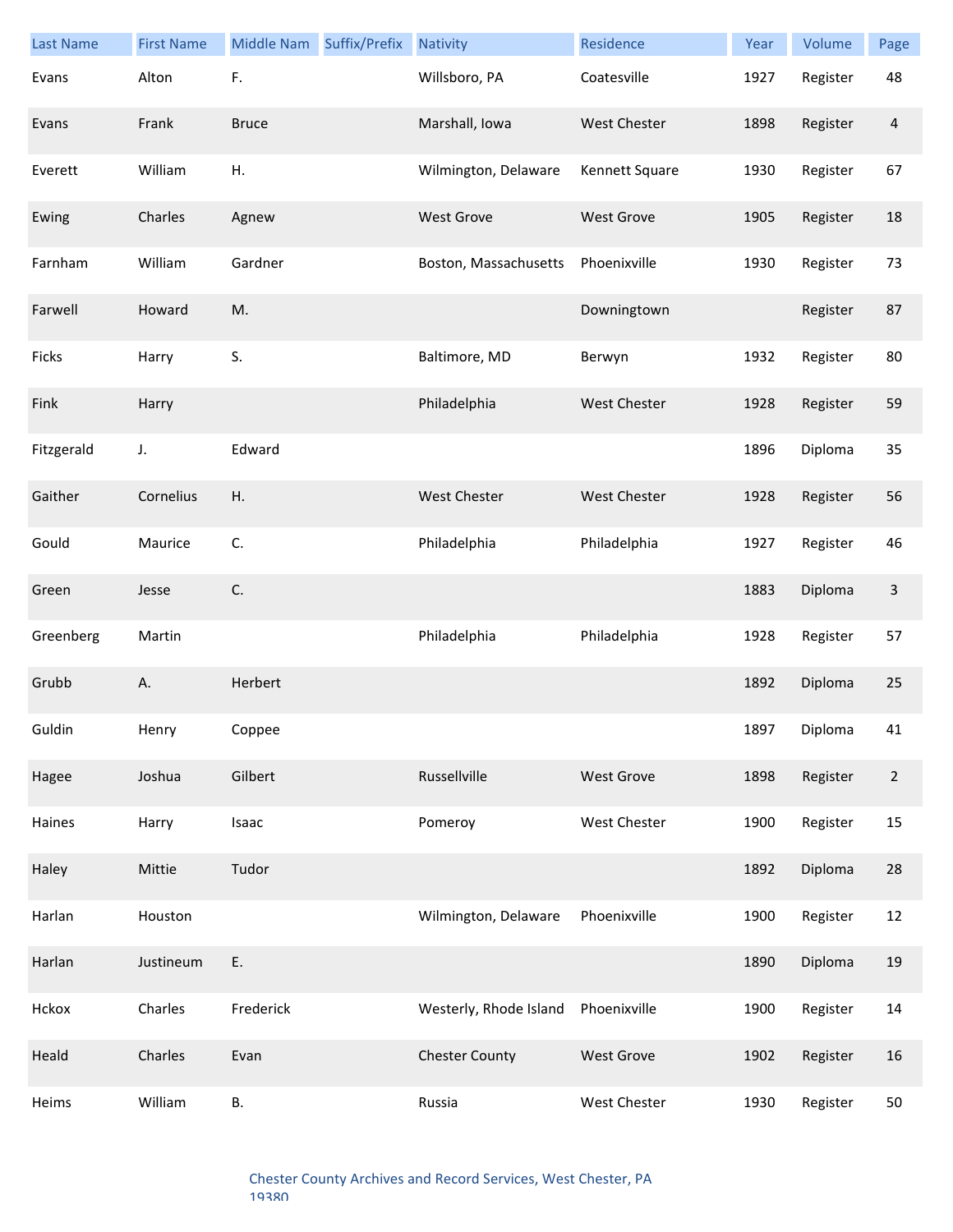| <b>Last Name</b> | <b>First Name</b> | Middle Nam | Suffix/Prefix | <b>Nativity</b>      | Residence           | Year | Volume   | Page           |
|------------------|-------------------|------------|---------------|----------------------|---------------------|------|----------|----------------|
| Henson           | Alonzo            | Folwell    |               | Philadelphia         | Downingtown         | 1899 | Register | $\overline{7}$ |
| Hickman          | Glyndeur          |            |               |                      |                     | 1886 | Diploma  | 13             |
| Hickman          | Ziba              |            |               |                      |                     | 1895 | Diploma  | 33             |
| Hicks            | Charles           | Η.         |               | Newbrunswick, Canada | Phoenixville        | 1900 | Register | 13             |
| Hipple           | Ida               | Dorris     |               |                      | <b>Spring City</b>  | 1942 | Register | 92             |
| Hoagland         | George            | Dreisbach  |               | Catarvissa, PA       | Honey Brook         | 1946 | Register | 96             |
| Horrell          | George            | Η.         |               |                      |                     | 1883 | Diploma  | $\overline{4}$ |
| Huggins          | Joseph            |            |               | Tacoma, Washington   | Downingtown         | 1897 | Register | $\mathbf 1$    |
| Hughes           | C.                | L.         |               |                      | <b>West Vincent</b> | 1883 | Diploma  | $\sqrt{5}$     |
| Hughes           | William           | D.         |               |                      |                     | 1894 | Diploma  | 30             |
| Hunter           | G.                | M.D.       |               |                      | Cochranville        | 1884 | Diploma  | 11             |
| Jackson          | Edward            | S.         |               |                      |                     | 1887 | Diploma  | 14             |
| Jaguish          | Joseph            | Preston    |               | Mansfield, PA        | <b>West Chester</b> | 1931 | Register | 79             |
| John             | R.                | Η.         |               |                      |                     | 1883 | Diploma  | $\mathbf{1}$   |
| Jones            | Η.                | Furman     |               |                      |                     | 1897 | Diploma  | 37             |
| Jones            | Truman            | William    |               | Lansford, Carbon, PA | Coatesville         | 1919 | Register | 40             |
| Katchen          | Joseph            |            |               | Russia               | Coatesville         | 1929 | Register | 60             |
| Kelleher         | Cornelius         |            | Jr.           | Cochranville         | Cochranville        | 1898 | Register | $\mathsf S$    |
| Kelly            | James             | Anthony    |               | Scranton, PA         | Phoenixville        | 1929 | Register | 63             |
| Kift             | Jane              | Leslie     |               | West Chester         | Kennett Square      | 1900 | Register | $11\,$         |
| Kramer           | Reuben            | R.         |               | Philadelphia         | West Chester        | 1931 | Register | $77$           |
| Lamb             | Waulterus         |            |               |                      |                     | 1891 | Diploma  | 21             |
| Lamborn          | Wendell           | Ρ.         |               |                      |                     | 1891 | Diploma  | 21             |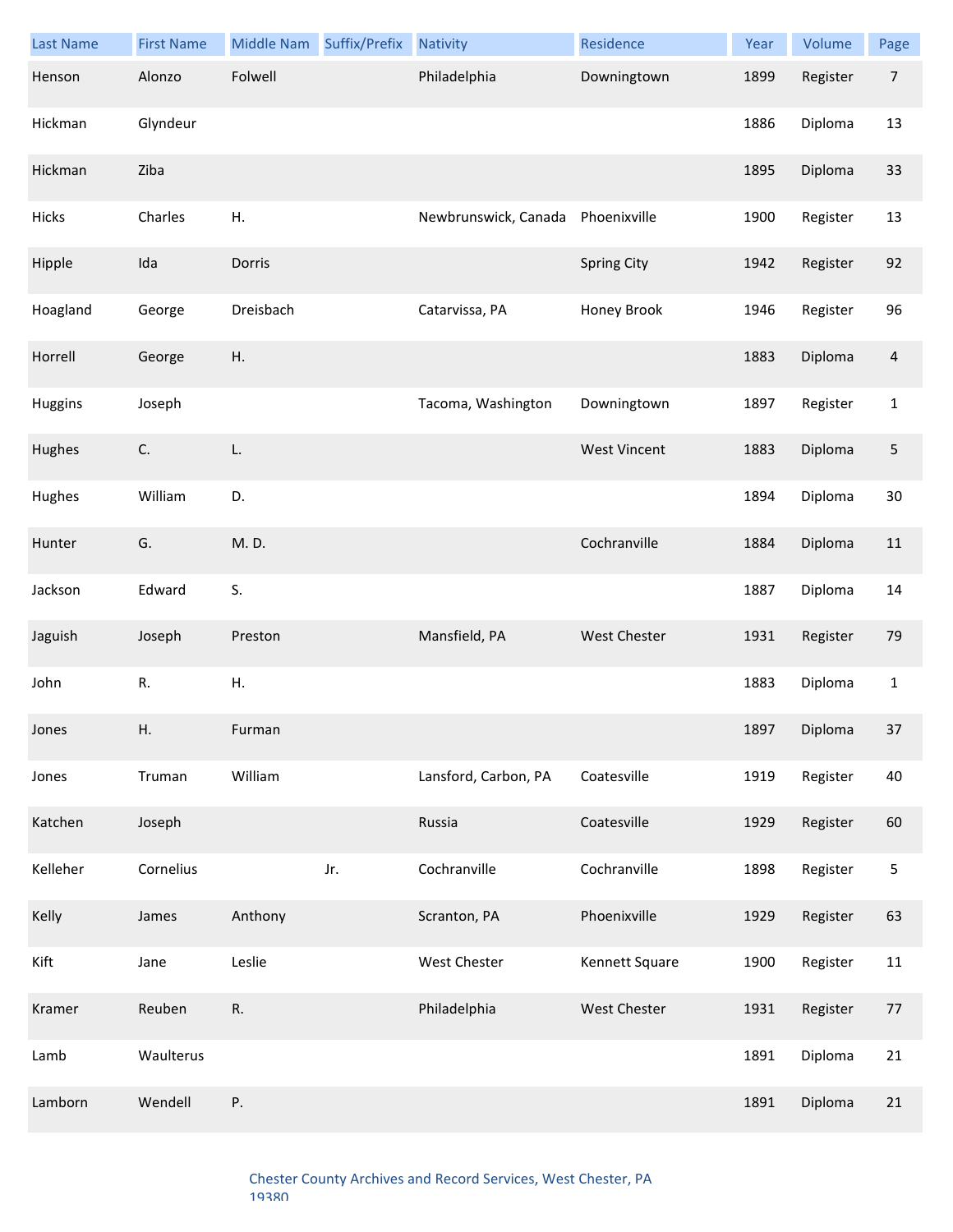| <b>Last Name</b> | <b>First Name</b> | Middle Nam    | Suffix/Prefix | <b>Nativity</b>               | Residence      | Year | Volume   | Page                      |
|------------------|-------------------|---------------|---------------|-------------------------------|----------------|------|----------|---------------------------|
| Lapp             | Elbertum          | W.            |               |                               |                | 1892 | Diploma  | 26                        |
| Lapp             | P. C.             | Hollis        |               | Camden, New Jersey            | Malvern        | 1904 | Register | 17                        |
| Larkin           | Edgar             | D.            |               |                               |                | 1892 | Diploma  | 23                        |
| Lawrence         | Isaac             | Marion        |               | Charleston, South<br>Carolina | Coatesville    | 1912 | Register | 31                        |
| Lippencott       | Joseph            | Thomas        |               |                               |                | 1883 | Diploma  | $\ensuremath{\mathsf{3}}$ |
| Lofland          | Carl              | Hendell       |               | New Castle, Delaware          | Kennett Square | 1912 | Register | 33                        |
| Lofland          | Howard            |               |               |                               |                | 1895 | Diploma  | 34                        |
| Ludwick          | Joannes           | G.            |               |                               |                | 1890 | Diploma  | 19                        |
| Lumis            | Thomas            | Williams      |               | <b>Chester County</b>         | West Chester   | 1917 | Register | 38                        |
| Lutz             | Frederick         |               |               | Easton, PA                    |                | 1930 | Register | 72                        |
| Lynch            | Hugh              | M.            |               |                               |                | 1883 | Diploma  | $\mathbf 1$               |
| Mahn             | John              | <b>B.</b>     |               | Philadelphia                  | Philadelphia   | 1912 | Register | 30                        |
| Marcus           | Matthew           |               |               | Jersey City, NJ               | Phoenixville   | 1927 | Register | 45                        |
| Margolis         | Jacob             | Η.            |               | Coatesville                   | Coatesville    | 1930 | Register | 70                        |
| Mayer            | Elizabeth         | M.            |               |                               |                |      | Register | 86                        |
| McClellan        | Robert            | L.            |               |                               |                | 1883 | Diploma  | $1\,$                     |
| McClure          | Henry             | C.            |               |                               |                | 1884 | Diploma  | $\boldsymbol{9}$          |
| McCowan          | Charles           | Η.            |               |                               |                | 1883 | Diploma  | 6                         |
| McKissick        | J.                | К.            |               |                               | Oxford         | 1887 | Diploma  | 14                        |
| Mercer           | Charles           | J.            |               |                               |                | 1885 | Diploma  | 12                        |
| Miller           | Daniel            | Jacob         |               | Giddonstown, York, PA Atglen  |                | 1911 | Register | 29                        |
| Miller           | Η.                | $\mathsf{C}.$ |               |                               |                | 1897 | Diploma  | 39                        |
| Morman           | Alfred            | Η.            |               | Pittsburgh                    | Phoenixville   | 1928 | Register | 55                        |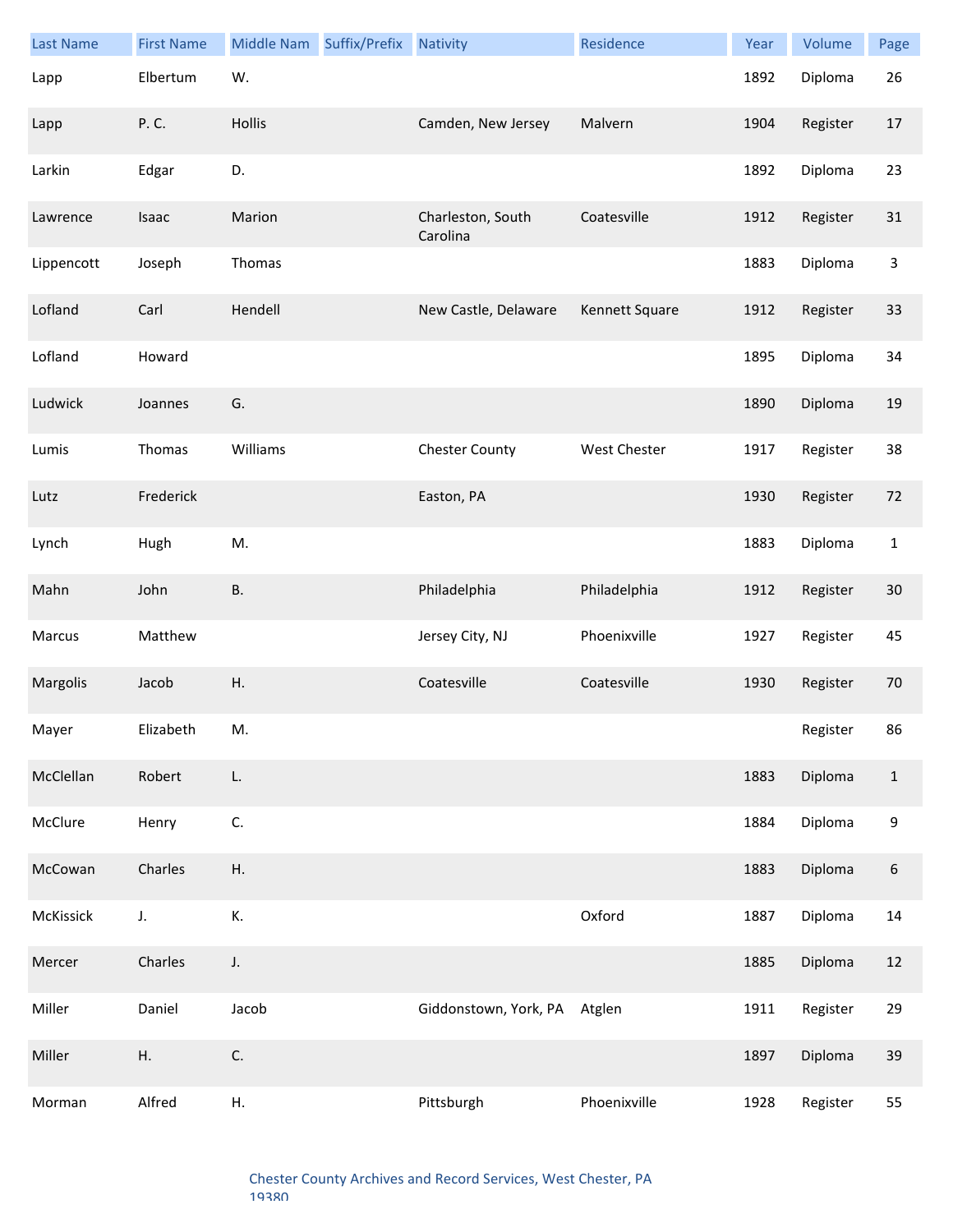| <b>Last Name</b> | <b>First Name</b> | Middle Nam Suffix/Prefix | <b>Nativity</b>                | Residence           | Year | Volume   | Page             |
|------------------|-------------------|--------------------------|--------------------------------|---------------------|------|----------|------------------|
| Morrison         | Frank             | <b>B.</b>                |                                |                     | 1885 | Diploma  | 11               |
| Moss             | Albert            | Edward                   | Hamburg, New York              | Coatesville         | 1907 | Register | 20               |
| Musser           | Andrew            | Sell                     |                                |                     | 1897 | Diploma  | 40               |
| Neille           | Charles           | S.                       | Titusville, PA                 | <b>West Chester</b> | 1914 | Register | 34               |
| Paiste           | Jacob             | L.                       |                                |                     | 1888 | Diploma  | $17\,$           |
| Patton           | Charles           | Heston                   | West Chester                   | <b>West Chester</b> | 1919 | Register | 41               |
| Paxson           | Alfred            |                          |                                |                     | 1887 | Diploma  | 15               |
| Payne            | Edwin             | Esan                     | London, Canada                 | Phoenixville        | 1907 | Register | 21               |
| Payne            | Norman            | William                  | London, Canada                 | Phoenixville        | 1921 | Register | 43               |
| Perry            | Jeanne            | S.                       | Ridgeway, PA                   | Spring City         | 1945 | Register | 95               |
| Reese            | C.                | Illemuel                 |                                |                     | 1883 | Diploma  | $\overline{2}$   |
| Richardson       | William           | Ρ.                       |                                |                     | 1883 | Diploma  | 4                |
| Ridgeway         | Slussie           | Woth                     |                                |                     | 1892 | Diploma  | 28               |
| Roe              | C.                | Harry                    |                                |                     | 1892 | Diploma  | 27               |
| Rogan            | James             | Joseph                   | Pocopson                       | West Chester        | 1928 | Register | 58               |
| Ruse             | John              | <b>Heil Vincent</b>      | Atglen                         | Atglen              | 1906 | Register | 19               |
| Sahler           | D.                | Z.                       |                                |                     | 1887 | Diploma  | 14               |
| Scott            | Harvey            | Lee                      | Coatesville                    | Coatesvill          |      | Register | 93               |
| Scott            | Harvey            | Lee                      | Coatesville                    | Kennett Square      | 1928 | Register | 52               |
| Scott            | Robert            | Η.                       |                                |                     | 1889 | Diploma  | 18               |
| Shannon          | Guhelmus          | Η.                       |                                |                     | 1883 | Diploma  | $\boldsymbol{6}$ |
| Simons           | William           | Shirk                    | East Donegal, Lancaster Berwyn |                     | 1923 | Register | 44               |
| Singley          | Gulielmus         | L.                       |                                |                     | 1890 | Diploma  | 20               |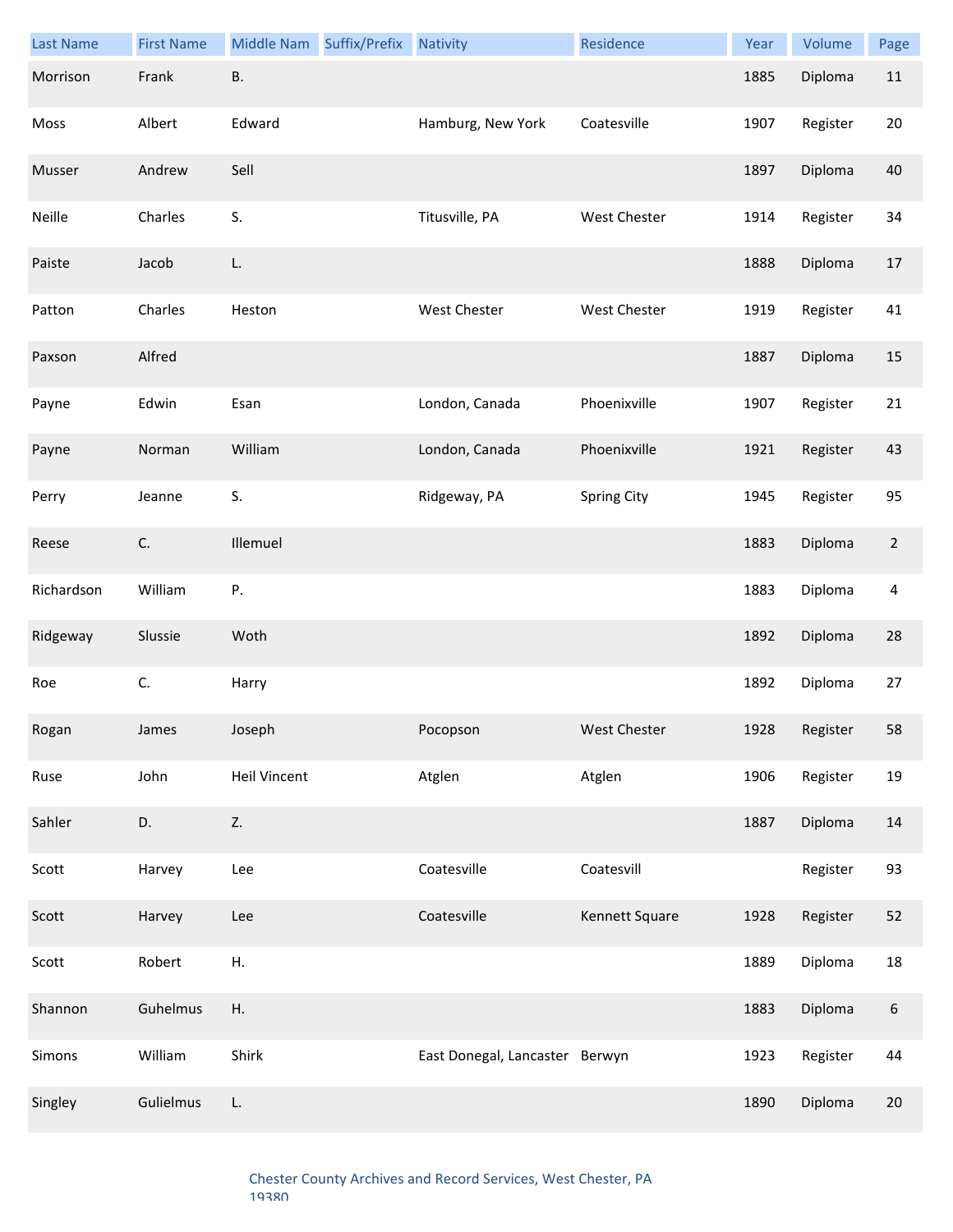| <b>Last Name</b> | <b>First Name</b> | Middle Nam   | Suffix/Prefix | <b>Nativity</b>        | Residence           | Year | Volume   | Page |
|------------------|-------------------|--------------|---------------|------------------------|---------------------|------|----------|------|
| Skilton          | Joseph            | D.           |               | Philadelphia           |                     | 1933 | Register | 82   |
| Smith            | Charles           | Spurgeon     |               | Westmoreland           | <b>Spring City</b>  | 1907 | Register | 23   |
| Smith            | Elizabeth         |              |               | Philadelphia           | Kennett Square      | 1930 | Register | 68   |
| Smitten          | George            | M.           |               | Marchland, Indiana, PA | Honey Brook         | 1934 | Register | 83   |
| Snyder           | Daniel            | Gyger        |               |                        |                     | 1895 | Diploma  | 33   |
| Stallard         | Elbert            | S.           | Jr.           | Gates City, Virginia   | <b>West Chester</b> | 1940 | Register | 90   |
| <b>States</b>    | Rachel            | May          |               | Huntington             | Kennett Square      | 1929 | Register | 61   |
| Stauffer         | Nathan            | Ρ.           |               |                        |                     | 1896 | Diploma  | 37   |
| Stevens          | Fred              |              |               | Lansford, PA           | Berwyn              | 1932 | Register | 81   |
| Stitzer          | Roxie             | May          |               | Ashland, PA            | <b>Spring City</b>  | 1939 | Register | 89   |
| Sturm            | Isadore           |              |               | Philadelphia           | Philadelphia        | 1931 | Register | 78   |
| Subin            | John              |              |               | Atlantic City, NJ      | <b>West Chester</b> | 1930 | Register | 69   |
| Sumner           | Frederick         | $\mathsf{L}$ |               |                        |                     | 1887 | Diploma  | 16   |
| Swing            | Harry             | R.           |               |                        |                     | 1892 | Diploma  | 24   |
| Taylor           | John              | Andrew       |               |                        |                     | 1895 | Diploma  | 31   |
| Thornberry       | Samuel            | W.           |               | Marshallton            | Marshallton         | 1900 | Register | 9    |
| Thorp            | William           | К.           |               |                        |                     | 1891 | Diploma  | 23   |
| Travilla         | T.                | Hasting      |               | West Chester           | <b>West Chester</b> | 1915 | Register | 37   |
| Vanderslice      | Charles           | Η.           |               |                        |                     | 1889 | Diploma  | 17   |
| Walls            | Raymond           | Marius       |               | Vineland, NJ           | Parkesburg          | 1910 | Register | 26   |
| Ward             | William           | Matlack      |               | Gloucester, New Jersey | Philadelphia        | 1908 | Register | 25   |
| Watson           | Henry             | C.           | Jr.           | Philadelphia           | <b>West Grove</b>   | 1937 | Register | 85   |
| White            | William           | Albert       |               | West Chester           | West Chester        | 1898 | Register | 3    |